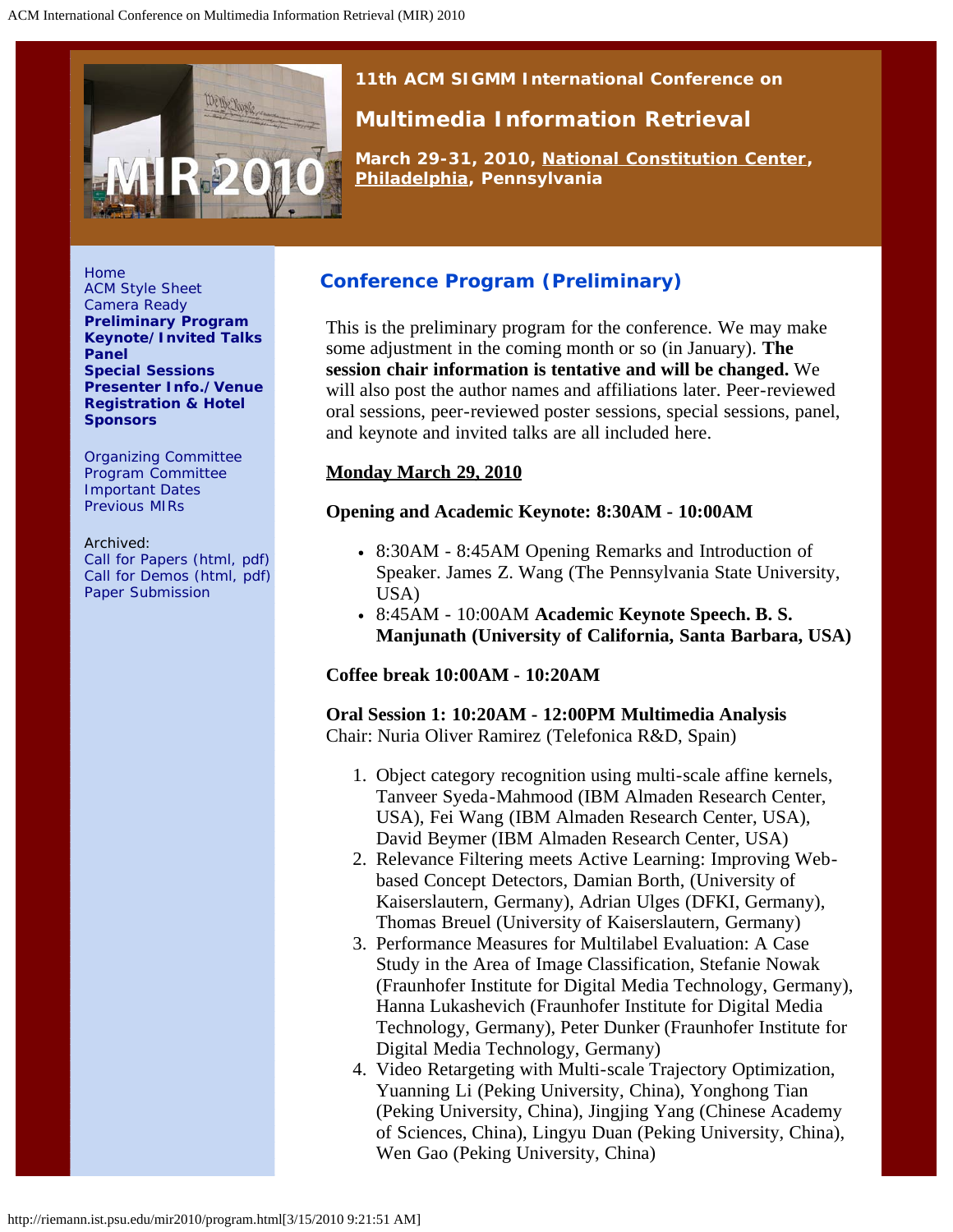5. Exploring Automatic Music Annotation with "Acoustically-Objective" Tags, Derek Tingle (Swarthmore College, USA), Youngmoo Kim (Drexel University, USA), Douglas Turnbull (Swarthmore College, USA)

### **Lunch break 12:00PM - 1:00PM**

**Mini Poster and Demo Introduction Session I: 1:00PM - 1:20PM (each talk is limited to one slide for about 1 minutes; 15 talks total)**

Chair: Behzad Shahraray (AT&T Labs, USA)

#### **Special Oral Session 1: 1:20PM - 3:20PM Medical Multimedia Retrieval**

Chair: Yu Cao (California State University at Fresno, USA), Henning Müller (University and University Hospitals of Geneva, Switzerland)

- 1. A Classification-Driven Similarity Matching Framework for Retrieval of Biomedical Images, Md Mahmudur Rahman (National Institute of Health, USA), Sameer K. Antani (National Institute of Health, USA), George R. Thoma (National Institute of Health, USA)
- 2. Chest X-ray Characterization: From the Organ identification to the Pathology categorization, Uri Avni (Tel-Aviv University, Israel), Jacob Goldberger (Bar-llan University, Israel), Michal Sharon (Sheba Medical Center, Israel), Eli Konen (Sheba Medical Center, Israel), Hayit Greenspan (Tel-Aviv University, Israel)
- 3. Multimodal Medical Image Retrieval Image Categorization to Improve Search Precision, Jayashree Kalpathy-Cramer (Oregon Health and Science University, USA), William Hersh (Oregon Health and Science University, USA)
- 4. Redundancy redundancy redundancy--the key to robust medical image tagging and retrieval, Xiang Sean Zhou (Siemens Healthcare, USA), Zhigang Peng (Siemens Healthcare, USA), Yiqiang Zhan (Siemens Healthcare, USA), Maneesh Dewan (Siemens Healthcare, USA), Bing Jian (Siemens Healthcare, USA), Arun Krishnan (Siemens Healthcare, USA), Yimo Tao (Siemens Healthcare, USA), Stefan Grosskopf (Siemens Healthcare, Germany), Martin Harder (Siemens Healthcare, Germany)
- 5. An Investigation into the Relationship between Semantic-based and Content-based Similarity using LIDC, Robert Kim (Johns Hopkins University, USA), Grace Dasovich (Northwestern University, USA), Runa Bhaumik (DePaul University, USA), Richard Brock (DePaul University, USA), Jacob Furst (DePaul University, USA), Daniela S. Raicu (DePaul University, USA)
- 6. Augmenting Clinical Observations with Visual Features from Longitudinal MRI Data for Improved Dementia Diagnosis, Devrim Unay (Bahcesehir University, Turkey)

# **Poster/Demo Session and Coffee Break (John C. Bogle Chairman's Room, 3:20PM - 5:00PM)**

Chair: Behzad Shahraray (AT&T Labs, USA)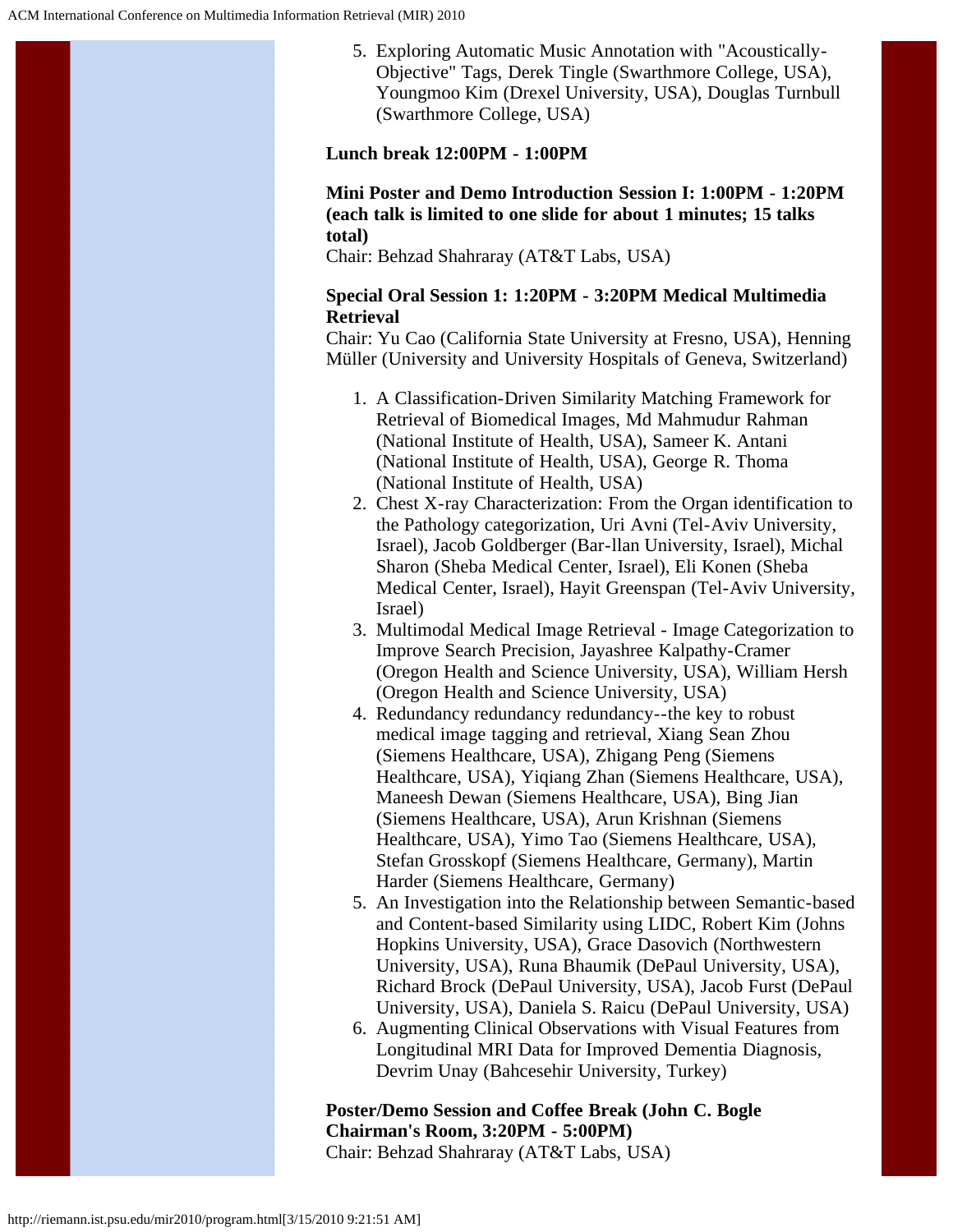Note: The poster/demo room can only hold 75 people at a time.

## **A. Posters:**

- 1. Topic Models for Semantics-preserving Video Compression, Joern Wanke (University of Kaiserslautern, Germany), Adrian Ulges (German Research Center for Artificial Intelligence, Germany), Christoph Lampert (Max Planck Institute for Biological Cybergenetics, Germany), Thomas Breuel (University of Kaiserslautern, Germany)
- 2. Learning to Rank for Content-Based Image Retrieval, Fábio Augusto Faria (University of Campinas, Brazil), Adriano Veloso (Federal University of Minas Gerais, Brazil), Humberto M. Almeida (Federal University of Minas Gerais, Brazil), Eduardo Valle (University of Campinas, Brazil), Ricardo da S. Torres (University of Campinas, Brazil), Marcos A. Golçalves (Federal University of Minas Gerais, Brazil), Wagner Meira Jr. (Federal University of Minas Gerais, Brazil)
- 3. Face-and-Clothing Based People Clustering in Video Content, Elie el Khoury (IRIT Laboratory, France), Christine Senac (IRIT Laboratory, France), Philippe Joly (IRIT Laboratory, France)
- 4. Region-Based Automatic Web Image Selection, Keiji Yanai (Univ. of Electro-Communications, Japan), Kobus Barnard (University of Arizona)
- 5. Stratification-based Keyframe Cliques for Removal of Near-Duplicates in Video Search Results, Xiangang Cheng (Nanyang Technological University, Singapore), Liang-Tien Chia (Nanyang Technological University, Singapore)
- 6. Distances and Weighting Schemes for Bag of Visual Words Image Retrieval, Pierre Tirilly (IRISA / CNRS, France), Vincent Claveau (IRISA / CNRS, France), Patrick Gros (INRIA Rennes - Bretagne Atlantique, France)
- 7. A Matrix Modular SVM Robust to Imbalanced Dataset for Efficient Visual Concept Detections, Herve Glotin (Univ. Sud Toulon-Var, France), Zhong-Qiu Zhao (Hefei University of Technology, China), Jun Gao (Hefei University of Technology, China), Xindong Wu (University of Vermont, USA)
- 8. Beyond 2D-Grids: A Dependence Maximization View on Image Browsing, Novi Quadrianto (SML, NICTA and RSISE, ANU, Australia), Kristian Kersting (Fraunhofer IAIS, Germany), Tinne Tuytelaars (ESAT-PSI, KU Leuven, Belgium), Wray Buntine (SML, NICTA and RSISE, ANU, Australia)
- 9. Wikipedia-assisted Concept Thesaurus for better Web Media Understanding, Huan Wang (Nanyang Technological University, Singapore), Liang-Tien Chia (Nanyang Technological University, Singapore)
- 10. Combining Visual Features And Text Data For Medical Image Retrieval Using Latent Semantic Kernels, Juan C. Caicedo (National University of Colombia, Colombia), Jose G. Moreno (National University of Colombia, Colombia), Edwin A. Nino (National University of Colombia, Colombia), Fabio Gonzalez (National University of Colombia, Colombia)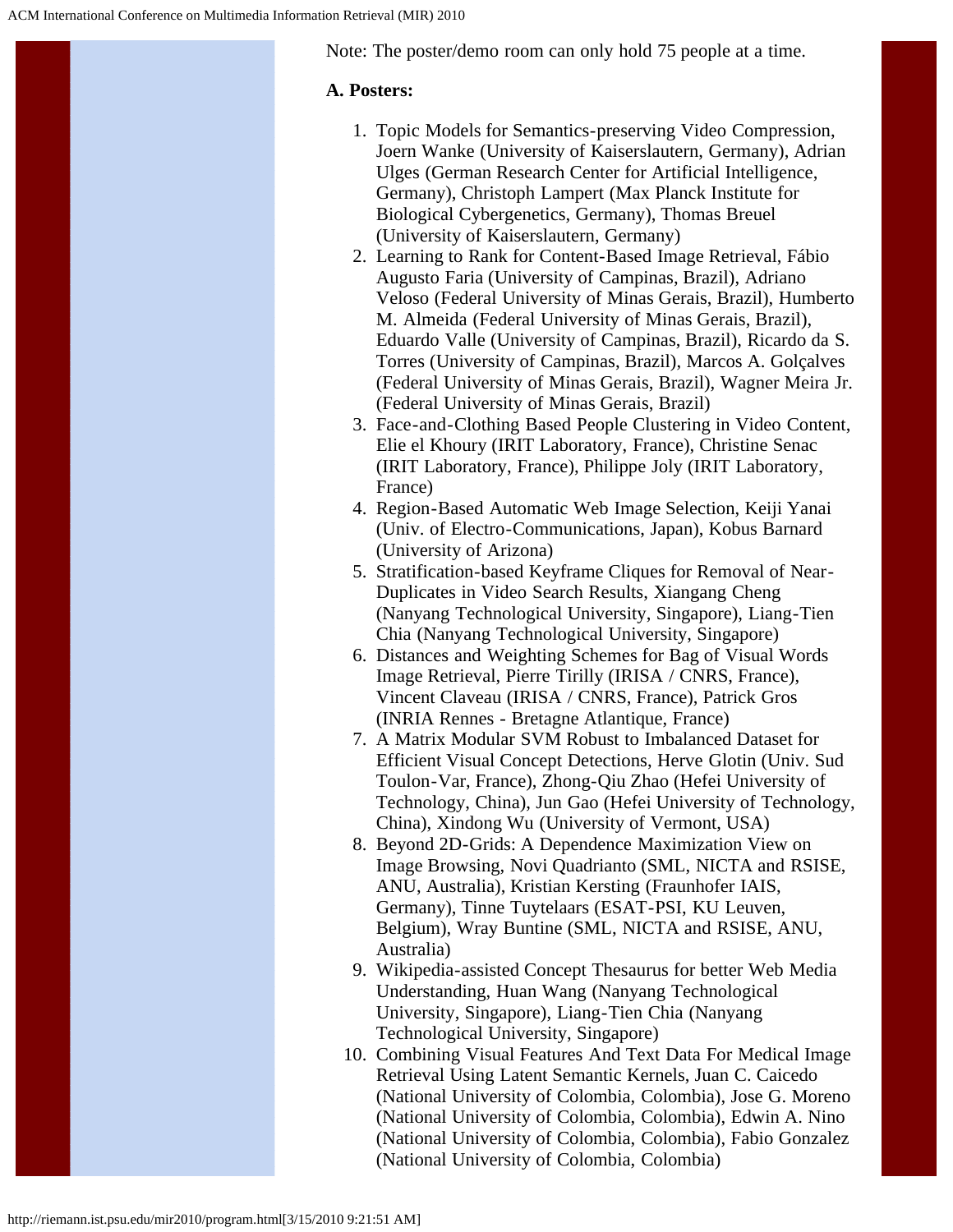## **B. Demos (Video Retrieval and 3D):**

- 1. NewsRoom: An Information-Seeking Support System for News Videos. Abdigani Diriye (University College London, UK), Srdan Zagorac (KMI, The Open University, UK), Suzanne Little (KMI, The Open University, UK), Stefan Rueger (KMI, The Open University, UK)
- 2. SVE: an integrated system for Soccer Video Edition. Emna Fendri (Institut SupHrieur des Etudestechnologiques de Sfax, Tunisie), Siwar JALLOULI Fendri (Institut SupHrieur des Etudes technologiques de Sfax, Tunisie), Hanene BEN-ABDALLAH (FacultH des Sciences Economiqueset de Gestion de Sfax, Tunisie)
- 3. The LIGVID System for Video Retrieval and Concept Annotation. Stephane Ayache (Laboratoire d'Informatique Fondamentale de Marseille, France), Georges Quinot (Laboratoire d'Informatique de Grenoble, France), Andy Tseng (Laboratoire d'Informatique de Grenoble, France)
- 4. Sharing of Baseball Event through Social Media. Hogun Park (Korea Institute of Scienceand Technology, South Korea), Sun-Bum Youn (Korea Institute of Science and Technology, South Korea), Eugene Hong (Korea Institute of Science and Technology, South Korea), Changhyeon Lee (Korea Institute of Science and Technology, South Korea), Yong-moo Kwon (Korea Institute of Science and Technology, South Korea), Heedong Ko (Korea Institute of Science and Technology, South Korea), Myon-Woong Park (Intelligent Interaction Research Center Korea Institute of Science and Technology, South Korea), Young Tae Sohn (Intelligent Interaction Research Center Korea Institute of Science and Technology, South Korea), Jae Kwan Kim (Intelligent Interaction Research Center Korea Institute of Science and Technology, South Korea)
- 5. Shape Rank: Efficient Web3D search technique using 3D features. Masahiro Ishikawa (Saitama university, Japan), Hiroshi Kawasaki (Saitama University, Japan), Ryo Furukawa (Hiroshima City University, Japan), Yukiko Kawai (Kyoto Sangyo University, Japan)

**Close for the Day 5:00PM**

## **Tuesday March 30, 2010**

#### **Industrial Leadership Invited Speakers Session: 8:30AM - 10:00AM**

Chair: Jinbo Bi (Mass General Hospital, USA)

- Multimedia Processing for Advanced Content Services, Behzad Shahraray, Executive Director, Video and Multimedia Technologies Research, AT&T Labs
- Semantic Understanding of Geotagged Pictures, Dhiraj Joshi, Research Scientist, Intelligent Systems Group, Eastman Kodak Research Labs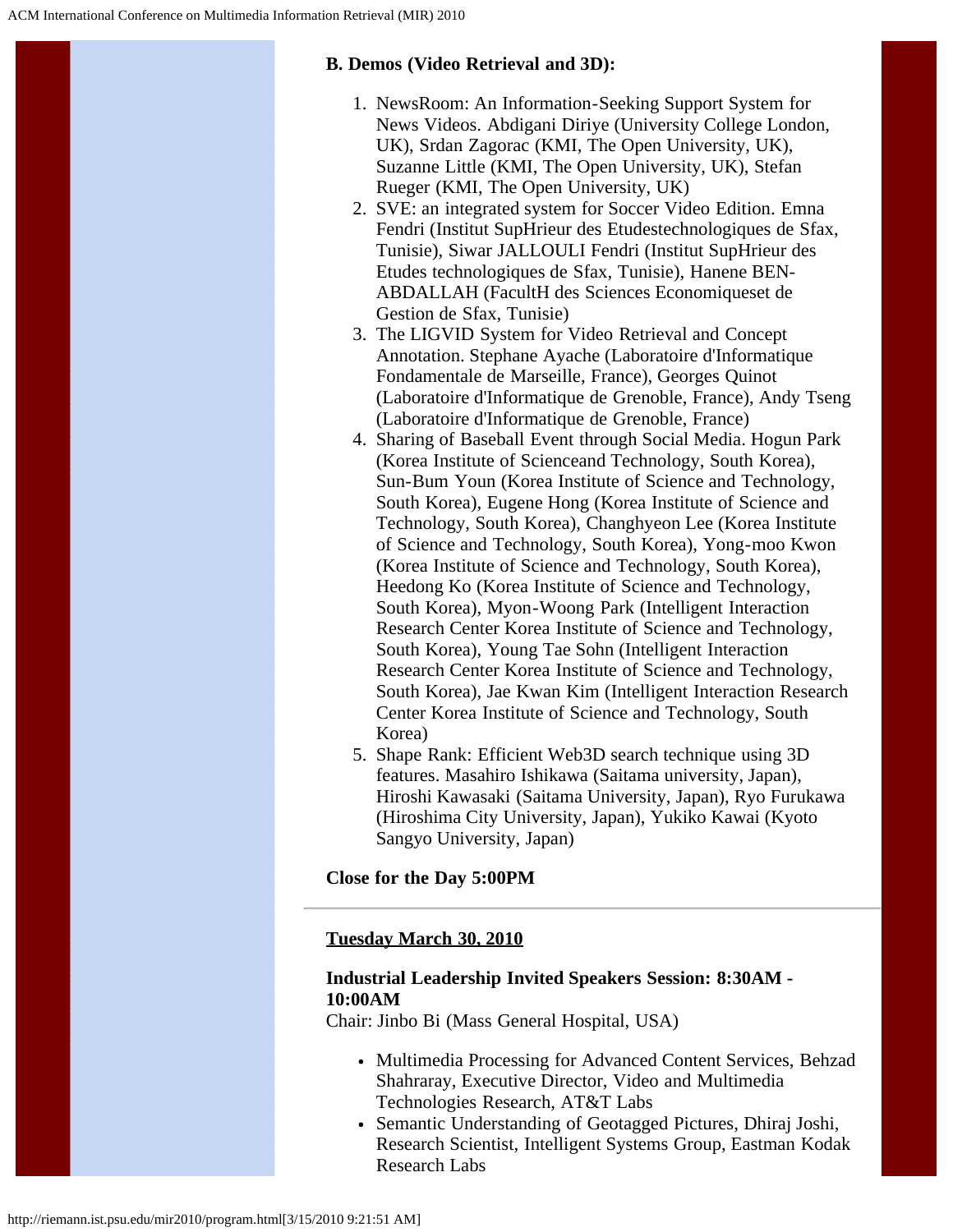- Next Generation Map Making: Automation from Mobile Data Collection, Alwar Narayanan, Director of Research and Emerging Technologies, NAVTEQ Corporation
- Multimedia Semantics -- Opportunities and Challenges, Apostol Natsev, Research Staff Member, IBM Research

#### **Coffee break 10:00AM - 10:20AM**

#### **Oral Session 2: 10:20AM - 12:00PM Multimedia Retrieval** Chair: Yixin Chen (University of Mississippi, USA)

- 1. Multimodal Ranking for Image Search on Community Databases, Fabian Richter (University of Augsburg, Germany), Stefan Romberg (University of Augsburg, Germany), Eva Hörster (University of Augsburg, Germany), Rainer Lienhart (University of Augsburg, Germany)
- 2. 3D Object Retrieval using Salient Views, Indriyati Atmosukarto (University of Washington, USA), Linda Shapiro (University of Washington, USA)
- 3. Texture Image Retrieval Using Compact Texton Cooccurrence Matrix Descriptor, Qingyong Li (Beijing Jiaotong University, China), Zhiping Shi (Chinese Academy of Sciences, China)
- 4. Incremental Indexing and Distributed Image Search using Shared Randomized Vocabularies, Raphael Maree (University of Liège, Belguim), Philippe Denis (University of Liège, Belguim), Louis Wehenkel (University of Liège, Belguim), Pierre Geurts (University of Liège, Belguim)
- 5. Exploiting External Knowledge to Improve Video Retrieval, David Vallet (University of Glasgow, United Kingdom), Ivan Cantador (University of Glasgow, United Kingdom), Joemon M. Jose (University of Glasgow, United Kingdom)

## **Lunch break 12:00PM - 1:00PM**

#### **Mini Demo and Poster Introduction Session II: 1:00PM - 1:20PM (each talk is limited to one slide for about 1 minutes; 14 talks total)**

Chair: Dhiraj Joshi (Eastman Kodak Research, USA)

#### **Special Oral Session 2: 1:20PM - 3:00PM Statistical Modeling and Learning for Multimedia**

Chair: C. Lee Giles (Penn State University, USA) Organizers: Jia Li (Penn State University, USA), George Michailidis (University of Michigan, USA)

- 1. Wavelet Coding Active Basis and Shape Script---A Tour in the Sparse Land, Zhangzhang Si (UCLA, USA), Ying Nian Wu (UCLA, USA)
- 2. Understanding Word Association in News Media: A Sparse Classification Approach, Brian Gawalt (UC Berkeley, USA), Jinzhu Jia (UC Berkeley, USA), Luke Miratrix (UC Berkeley, USA), Laurent El Ghaoui (UC Berkeley, USA), Bin Yu (UC Berkeley, USA), Sophie Clavier (San Francisco State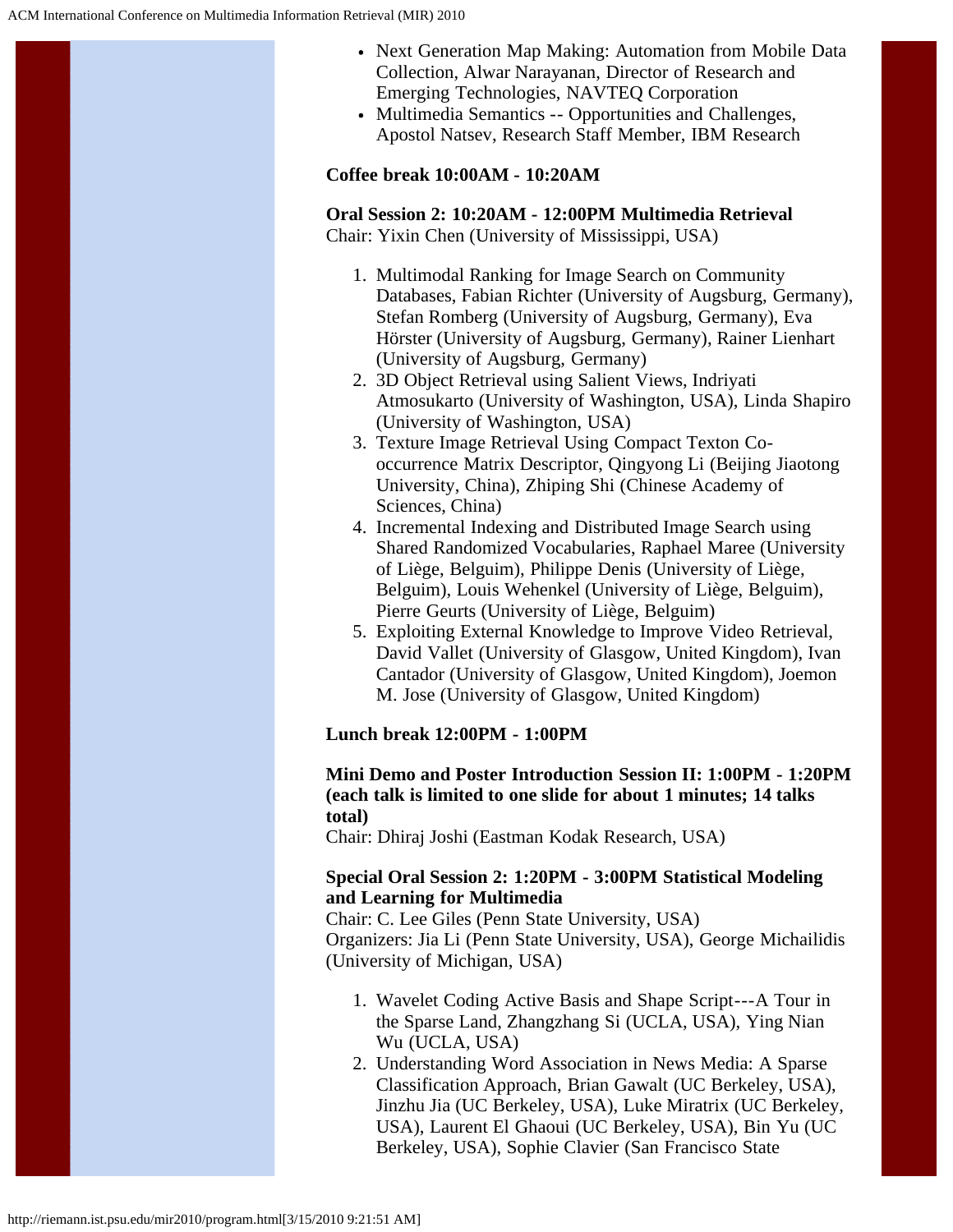University, USA)

- 3. Intensity Based Nonparametric Image Registration, Peihua Qiu (University of Minnesota, USA), Chen Xing (University of Minnesota, USA)
- 4. Speculation on the Generality of the Backward Stepwise View of PCA, J. Steve Marron (University of North Carolina, USA), Sungkyu Jung (University of North Carolina, USA), Ian L. Dryden (University of South Carolina, USA)
- 5. Quest for Relevant Tags Using Local Interaction Networks and Visual Content, Neela Sawant (Penn State University, USA), Ritendra Datta (Penn State University, USA, now with Google, USA), Jia Li (Penn State University, USA), James Z. Wang (Penn State University, USA)

### **Demo/Poster Session and Coffee Break (John C. Bogle Chairman's Room, 3:00PM - 4:00PM)**

Chair: Dhiraj Joshi (Eastman Kodak Research, USA) Note: The poster/demo room can only hold 75 people at a time.

## **A. Demos:**

- 1. Tag Dictionary and its Applications. Qingxiong Yang (University of Illinois at Urbana Champaign, USA), Bing Jian (Siemens Medical Solutions, USA), Xin Chen (NAVTEQ, USA)
- 2. Analyzing Real Mobile Web Usage of a Multimedia Streaming Application through Log Files. Zahid Hussain (Technical University Graz, Austria)
- 3. Controlling your TV with Gestures. Ming-yu Chen (Carnegie Mellon University, USA), Lily Mummert (Intel Labs Pittsburgh, USA), Padmanabhan Pillai(Intel Labs Pittsburgh, USA), Alex Hauptmann (Carnegie Mellon University, USA), Rahul Sukthankar (Intel Labs Pittsburgh, USA)
- 4. Combinatorial ECG Analysis for Mobile Devices. Costas S. Iliopoulos (Kingms College London, UK), Spiros Michalakopoulos Iliopoulos (Kingms College London, UK)
- 5. Eva an evaluation tool for comparing descriptors in contentbased image retrieval tasks. Ot7vio Penatti (University of Campinas, Brazil), Ricardo da S. Torres (University of Campinas, Brazil)
- 6. QbS -- Searching for Known Images using User-Drawn Sketches. Michael Springmann (University of Basel, Switzerland), Dietmar Kopp (University of Basel, Switzerland), Heiko Schuldt (University of Basel, Switzerland)
- 7. ACQUINE: Aesthetic Quality Inference Engine -- Real-time Automatic Rating of Photo Aesthetics. Ritendra Datta (The Pennsylvania State University, USA, now with Google, USA), James Z. Wang (The Pennsylvania State University, USA)
- 8. Digimatge, a Rich Internet Application for Video Retrieval from a Multimedia Asset Management System. Xavier Giro-i-Nieto (Technical University of Catalonia, Spain), Ramon Salla (Catalan Broadcasting Corporation, Spain), Xavier Vives (Catalan Broadcasting Corporation, Spain)
- 9. Meerkat: Using Tags to Control Internet Radio. Ashley M.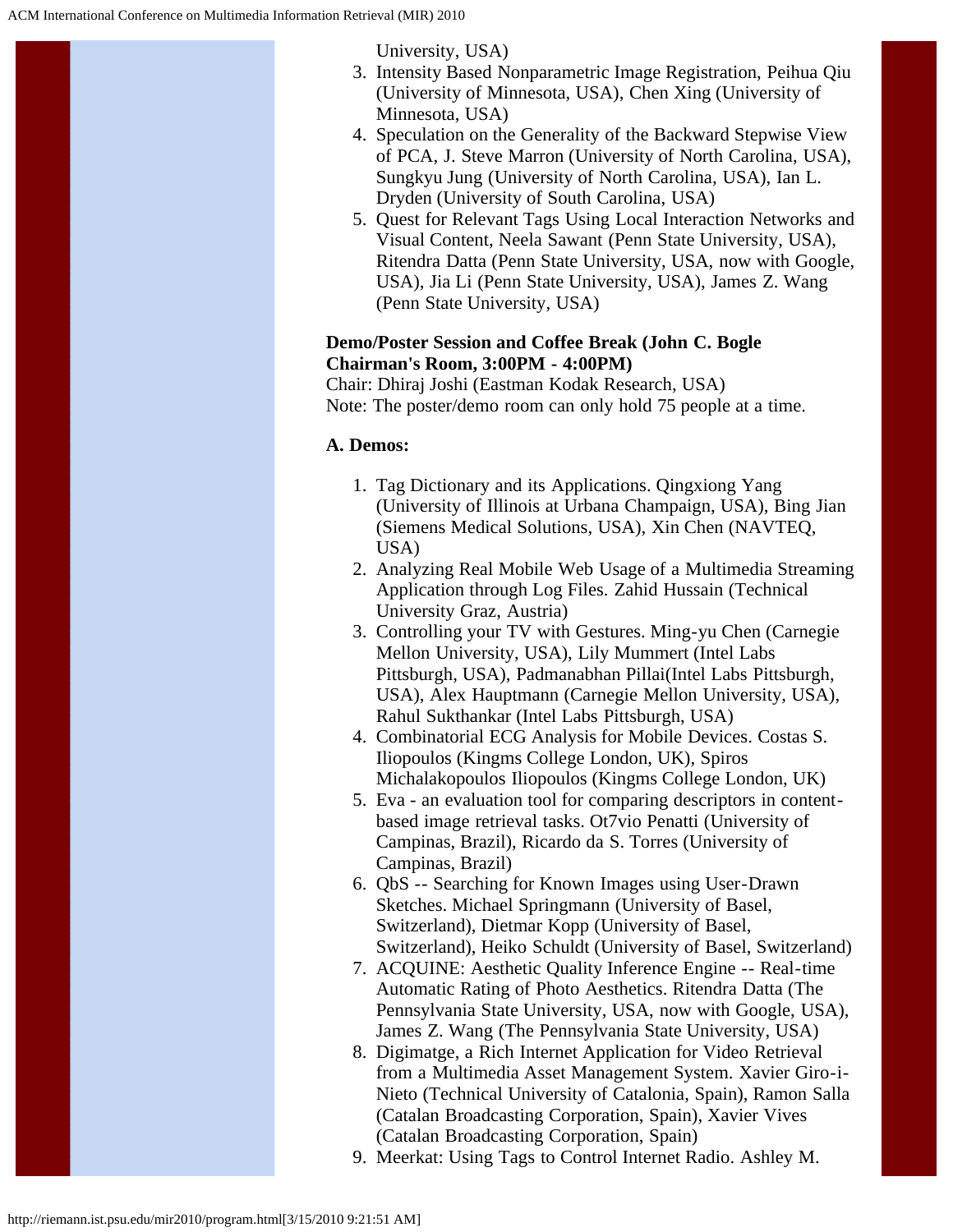Oudenne (Swarthmore College, USA), Youngmoo E. Kim (Drexel University, USA), Douglas S. Turnbull (Swarthmore College, USA)

- 10. From microblogs to social images: Event analytics for situation assessment. Vivek K. Singh (University of California, Irvine, USA), Mingyan Gao (University of California, Irvine, USA), Ramesh Jain(University of California, Irvine, USA)
- 11. Assessment of the Utility of Tag Clouds for Faster Image Retrieval. Johana Callegari (Kean University, USA), Patricia Morreale (Kean University, USA)
- 12. Visualization for Increased Understanding and Learning Using Augmented Reality. Swetha Medicherla (Kean University, USA), George Chang (Kean University, USA), Patricia Morreale (Kean University, USA)
- 13. Automatic Image Captioning From the Web For GPS Photographs. Xin Fan (University of Sheffield, UK), Ahmet Aker (University of Sheffield, UK), Martin Tomko (University of Zurich, Switzerland), Philip Smart (Cardiff University, UK), Mark Sanderson (University of Sheffield, UK), Robert Gaizauskas (University of Sheffield, UK)

## **B. Poster:**

1. SNDocRank: a Social Network-Based Video Search Ranking Framework, Liang Gou (Pennsylvania State University, USA), Hung-Hsuan Chen (Pennsylvania State University, USA), Jung-Hyun Kim (Pennsylvania State University, USA), Xiaolong (Luke) Zhang (Pennsylvania State University, USA), Lee Giles (Pennsylvania State University, USA)

## **Panel Session 4:00PM - 5:00PM: The Influence of Internet Hypes on Multimedia Information Retrieval Research**

Chair: Alan Hanjalic (Delft University of Technology, The Netherlands)

**Banquet 5:30PM - 9:00PM: at the National Constitution Center** Banquet Speech: Alberto Del Bimbo (University of Florence, Italy)

## **Wednesday March 31, 2010**

**Invited Talks: 8:30AM - 10:00AM** Chair: Nozha Boujemaa (INRIA, France)

- **Implementing a Content-Based Public-Oriented Audio and Video News Retrieval System** Gregory Grefenstette, Chief Science Officer, Exalead
- **Recovering the Past through Computation New Techniques for Cultural Heritage** Stephen M. Griffin, Program Director, National Science Foundation

#### **Coffee break 10:00AM - 10:20AM**

**Oral Session 3: 10:20AM - 12:00PM Multimedia Copy Detection**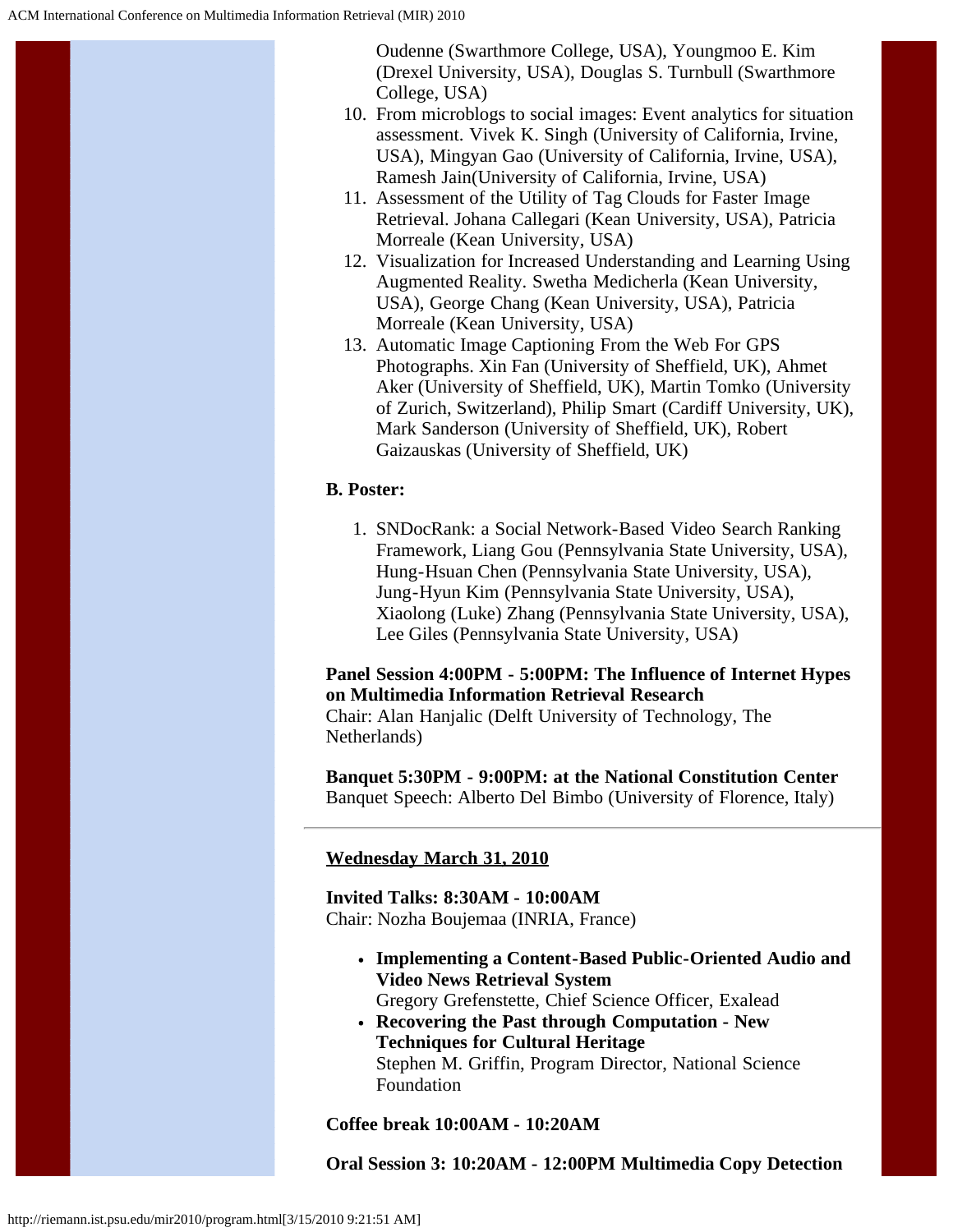Chair: Apostol Natsev (IBM Research, USA)

- 1. AdaOUBoost: Adaptive Over-sampling and Under-sampling to Boost the Concept Learning in Large Scale Imbalanced Data sets, Yuxin Peng (Peking University, China), Jia Yao (Peking University, China)
- 2. Effective and Scalable Video Copy Detection, Zhu Liu (AT&T, USA), Tao Liu (Polytechnic Institute of NYU, USA), David Gibbon (AT&T, USA), Behzad Shahraray (AT&T, USA)
- 3. Robust Image Copy Detection Using Multi-resolution Histogram, Zhihua Xu (Huazhong University of Science and Technology, China), Hefei Ling (Huazhong University of Science and Technology, China), Fuhao Zou (Huazhong University of Science and Technology, China), Zhengding Lu (Huazhong University of Science and Technology, China), Ping Li (Huazhong University of Science and Technology, China)
- 4. Sublinear Similarity Search of Realistic Timeseries and its Application to Human Motion, Omar U. Florez (Utah State University, USA), Alexander Ocsa (San Agustin University, Peru), Curtis Dyreson (Utah State University, USA)

## **Lunch break 12:00PM - 1:00PM**

**Mini Poster Introduction Session III: 1:00PM - 1:20PM (each talk is limited to one slide for about 1 minutes; 13 talks total)** Chair: Xin Chen (NAVTEQ Corporation, USA)

#### **Special Oral Session 3: 1:20PM - 3:20PM Multi-Modal Music Information Retrieval**

Chair: Dan Ellis (Columbia University, USA), Youngmoo Kim (Drexel University, USA), Douglas Turnbull (Swarthmore College, USA)

- 1. Multimodal Retrieval and Ranking: More than Waveforms, Malcolm Slaney (Yahoo! Research and Stanford CCRMA, USA)
- 2. Integrating multi-modal data by metric learning, Brian McFee (UC San Diego, USA), Gert Lanckriet (UC San Diego, USA)
- 3. Music Retrieval From Everything, Brian Whitman (The Echo Nest, USA), Tristan Jehan (The Echo Nest, USA), Paul Lamere (The Echo Nest, USA)
- 4. Automated Analysis of Performance Variations in Folk Song Recordings, Meinard Muller (Utrecht University, The Netherlands), Peter Grosche (Utrecht University, The Netherlands), Frans Wiering (Utrecht University, The Netherlands)
- 5. Improving Automatic Music Classification Performance by Extracting Features from Different Types of Data, Ichiro Fujinaga (McGill University, Canada), Cory McKay (McGill University, Canada)
- 6. Feature Selection for Content-Based, Time-Varying Musical Emotion Regression, Erik Schmidt (Drexel University, USA),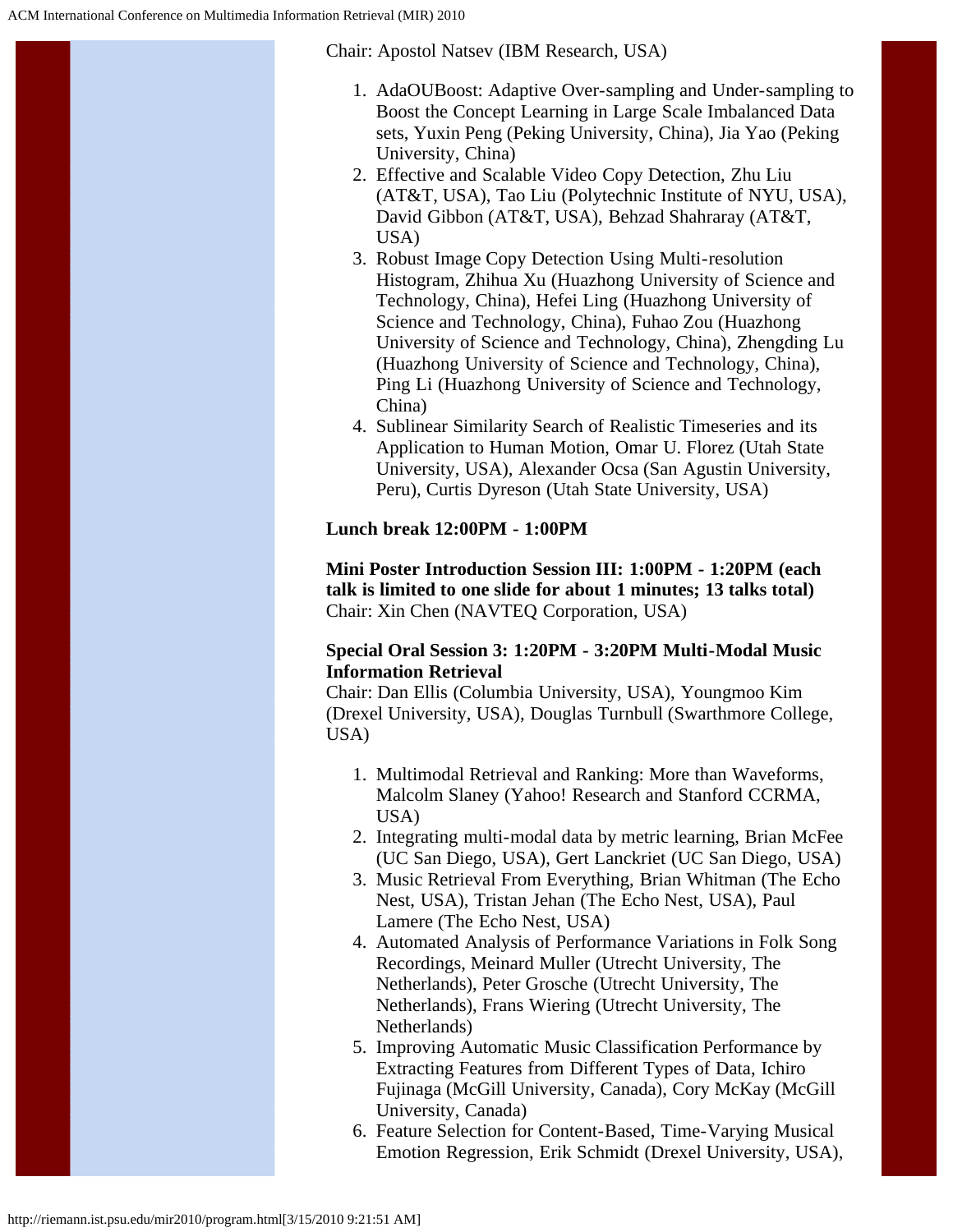

## **Special Poster Session and Coffee Break (John C. Bogle Chairman's Room, 3:20PM - 4:40PM)** Chair: Xin Chen (NAVTEQ Corporation, USA)

**A. Processing Data Streams from Body Sensor Networks** Organizers: B. Prabhakaran (University of Texas at Dallas, USA), Deepak S. Turaga (IBM T. J. Watson Research Center, USA)

- 1. Body Sensor Data Processing using Stream Computing, Alain Biem (IBM T. J. Watson Research Center, USA), Marion Blount (IBM T. J. Watson Research Center, USA), Maria Ebling (IBM T. J. Watson Research Center, USA), Daby Sow (IBM T. J. Watson Research Center, USA), Olivier Verscheure (IBM T. J. Watson Research Center, USA)
- 2. Adaptive Sized Windows To Improve Real-Time Health Monitoring - A Case Study on Heart Attack Prediction, Morten Lindeberg (University of Oslo, Norway), Vera Goebel (University of Oslo, Norway), Thomas Plagemann (University of Oslo, Norway)
- 3. Multimodal Analysis of Body Sensor Network Data Streams for Real-time Healthcare, Manoj K. Garg (University of Texas at Dallas, USA), Duk-Jin Kim (University of Texas at Dallas, USA), Deepak Turaga (IBM T. J. Watson Research Center, USA), Balakrishnan Prabhakaran (University of Texas at Dallas, USA)
- 4. Processing Body Sensor Data Streams for Continuous Physiological Monitoring, Gaurav N. Pradhan (Arizona State University, USA), Rita Chattopadhyay (Arizona State University, USA), Sethuraman Panchanathan (Arizona State University, USA)

## **B. Multimedia Retrieval in Networked Communities**

Organizers: Naeem Ramzan (Queen Mary University of London, UK), Martha Larson (Delft University of Technology, The Netherlands), Frédéric Dufaux (Ecole Polytechnique Fédérale de Lausanne, Switzerland), Kai Clüver (Technische Universität Berlin, Germany)

- 1. The Participation Payoff: Challenges and Opportunities for Multimedia Access in Networked Communities, Naeem Ramzan (Queen Mary University of London, UK), Martha Larson (Delft University of Technology, The Netherlands), Frederic Dufaux (Ecole Polytechnique Federale de Lausanne, Switzerland), Kai Clüver (Technische Universität Berlin, Germany)
- 2. Object-based Tag Propagation for Semi-Automatic Annotation of Images, Ivan Ivanov (Ecole Polytechnique Federale de Lausanne, Switzerland), Peter Vajda (Ecole Polytechnique Federale de Lausanne, Switzerland), Lutz Goldmann (Ecole Polytechnique Federale de Lausanne, Switzerland), Jong-Seok Lee (Ecole Polytechnique Federale de Lausanne, Switzerland),